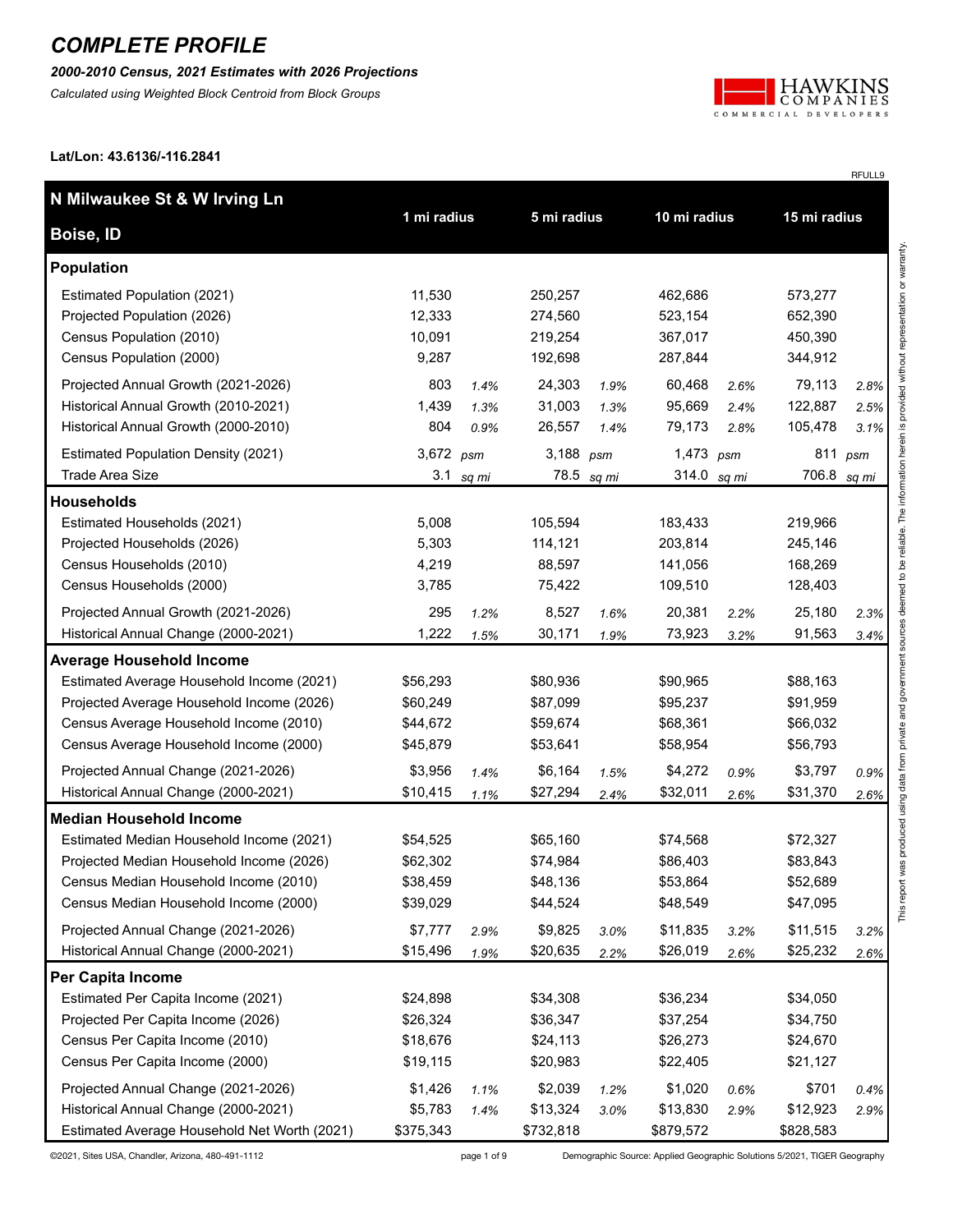#### *2000-2010 Census, 2021 Estimates with 2026 Projections*

*Calculated using Weighted Block Centroid from Block Groups*



RFULL9

**Lat/Lon: 43.6136/-116.2841**

| N Milwaukee St & W Irving Ln                  |                |       |             |       |              |       |              |       |
|-----------------------------------------------|----------------|-------|-------------|-------|--------------|-------|--------------|-------|
| Boise, ID                                     | 1 mi radius    |       | 5 mi radius |       | 10 mi radius |       | 15 mi radius |       |
| <b>Race and Ethnicity</b>                     |                |       |             |       |              |       |              |       |
| Total Population (2021)                       | 11,530         |       | 250,257     |       | 462,686      |       | 573,277      |       |
| White (2021)                                  | 9,206          | 79.8% | 216,523     | 86.5% | 408,567      | 88.3% | 501,830      | 87.5% |
| Black or African American (2021)              | 317            | 2.8%  | 5,278       | 2.1%  | 7,538        | 1.6%  | 8,960        | 1.6%  |
| American Indian or Alaska Native (2021)       | 107            | 0.9%  | 1,904       | 0.8%  | 3,039        | 0.7%  | 4,258        | 0.7%  |
| Asian (2021)                                  | 524            | 4.5%  | 7,669       | 3.1%  | 13,387       | 2.9%  | 14,799       | 2.6%  |
| Hawaiian or Pacific Islander (2021)           | 34             | 0.3%  | 581         | 0.2%  | 1,008        | 0.2%  | 1,311        | 0.2%  |
| Other Race (2021)                             | 876            | 7.6%  | 8,517       | 3.4%  | 12,777       | 2.8%  | 22,013       | 3.8%  |
| Two or More Races (2021)                      | 466            | 4.0%  | 9,784       | 3.9%  | 16,370       | 3.5%  | 20,107       | 3.5%  |
| Population < 18 (2021)                        | 2,198          | 19.1% | 49,242      | 19.7% | 102,377      | 22.1% | 131,454      | 22.9% |
| White Not Hispanic                            | 1,244          | 56.6% | 35,741      | 72.6% | 78,799       | 77.0% | 98,753       | 75.1% |
| <b>Black or African American</b>              | 102            | 4.7%  | 1,685       | 3.4%  | 2,433        | 2.4%  | 2,909        | 2.2%  |
| Asian                                         | 102            | 4.7%  | 1,428       | 2.9%  | 2,703        | 2.6%  | 3,008        | 2.3%  |
| Other Race Not Hispanic                       | 147            | 6.7%  | 3,111       | 6.3%  | 5,702        | 5.6%  | 7,035        | 5.4%  |
| Hispanic                                      | 603            | 27.4% | 7,278       | 14.8% | 12,739       | 12.4% | 19,749       | 15.0% |
| Not Hispanic or Latino Population (2021)      | 9,570          | 83.0% | 225,552     | 90.1% | 421,452      | 91.1% | 511,711      | 89.3% |
| Not Hispanic White                            | 8,355          | 87.3% | 204,137     | 90.5% | 386,266      | 91.7% | 470,534      | 92.0% |
| Not Hispanic Black or African American        | 285            | 3.0%  | 4,952       | 2.2%  | 6,977        | 1.7%  | 8,201        | 1.6%  |
| Not Hispanic American Indian or Alaska Native | 70             | 0.7%  | 1,455       | 0.6%  | 2,334        | 0.6%  | 3,126        | 0.6%  |
| Not Hispanic Asian                            | 507            | 5.3%  | 7,418       | 3.3%  | 12,953       | 3.1%  | 14,256       | 2.8%  |
| Not Hispanic Hawaiian or Pacific Islander     | 33             | 0.3%  | 545         | 0.2%  | 951          | 0.2%  | 1,244        | 0.2%  |
| Not Hispanic Other Race                       | $\overline{2}$ |       | 68          |       | 143          |       | 260          |       |
| Not Hispanic Two or More Races                | 318            | 3.3%  | 6,977       | 3.1%  | 11,828       | 2.8%  | 14,090       | 2.8%  |
| Hispanic or Latino Population (2021)          | 1,960          | 17.0% | 24,706      | 9.9%  | 41,233       | 8.9%  | 61,566       | 10.7% |
| <b>Hispanic White</b>                         | 850            | 43.4% | 12,387      | 50.1% | 22,301       | 54.1% | 31,296       | 50.8% |
| Hispanic Black or African American            | 33             | 1.7%  | 326         | 1.3%  | 561          | 1.4%  | 759          | 1.2%  |
| Hispanic American Indian or Alaska Native     | 37             | 1.9%  | 449         | 1.8%  | 705          | 1.7%  | 1,132        | 1.8%  |
| Hispanic Asian                                | 18             | 0.9%  | 251         | 1.0%  | 434          | 1.1%  | 542          | 0.9%  |
| Hispanic Hawaiian or Pacific Islander         |                |       | 36          | 0.1%  | 57           | 0.1%  | 67           | 0.1%  |
| <b>Hispanic Other Race</b>                    | 874            | 44.6% | 8,450       | 34.2% | 12,634       | 30.6% | 21,752       | 35.3% |
| Hispanic Two or More Races                    | 148            | 7.6%  | 2,807       | 11.4% | 4,542        | 11.0% | 6,017        | 9.8%  |
| Not Hispanic or Latino Population (2010)      | 8,673          | 85.9% | 202,330     | 92.3% | 341,166      | 93.0% | 410,082      | 91.1% |
| Hispanic or Latino Population (2010)          | 1,418          | 14.1% | 16,924      | 7.7%  | 25,851       | 7.0%  | 40,309       | 8.9%  |
| Not Hispanic or Latino Population (2000)      | 8,734          | 94.0% | 183,320     | 95.1% | 275,074      | 95.6% | 323,876      | 93.9% |
| Hispanic or Latino Population (2000)          | 553            | 6.0%  | 9,378       | 4.9%  | 12,770       | 4.4%  | 21,035       | 6.1%  |
| Not Hispanic or Latino Population (2026)      | 10,132         | 82.2% | 246,102     | 89.6% | 474,211      | 90.6% | 578,918      | 88.7% |
| Hispanic or Latino Population (2026)          | 2,201          | 17.8% | 28,458      | 10.4% | 48,943       | 9.4%  | 73,472       | 11.3% |
| Projected Annual Growth (2021-2026)           | 241            | 2.5%  | 3,753       | 3.0%  | 7,710        | 3.7%  | 11,906       | 3.9%  |
| Historical Annual Growth (2000-2010)          | 865            | 15.6% | 7,546       | 8.0%  | 13,081       | 10.2% | 19,273       | 9.2%  |

©2021, Sites USA, Chandler, Arizona, 480-491-1112 page 2 of 9 Demographic Source: Applied Geographic Solutions 5/2021, TIGER Geography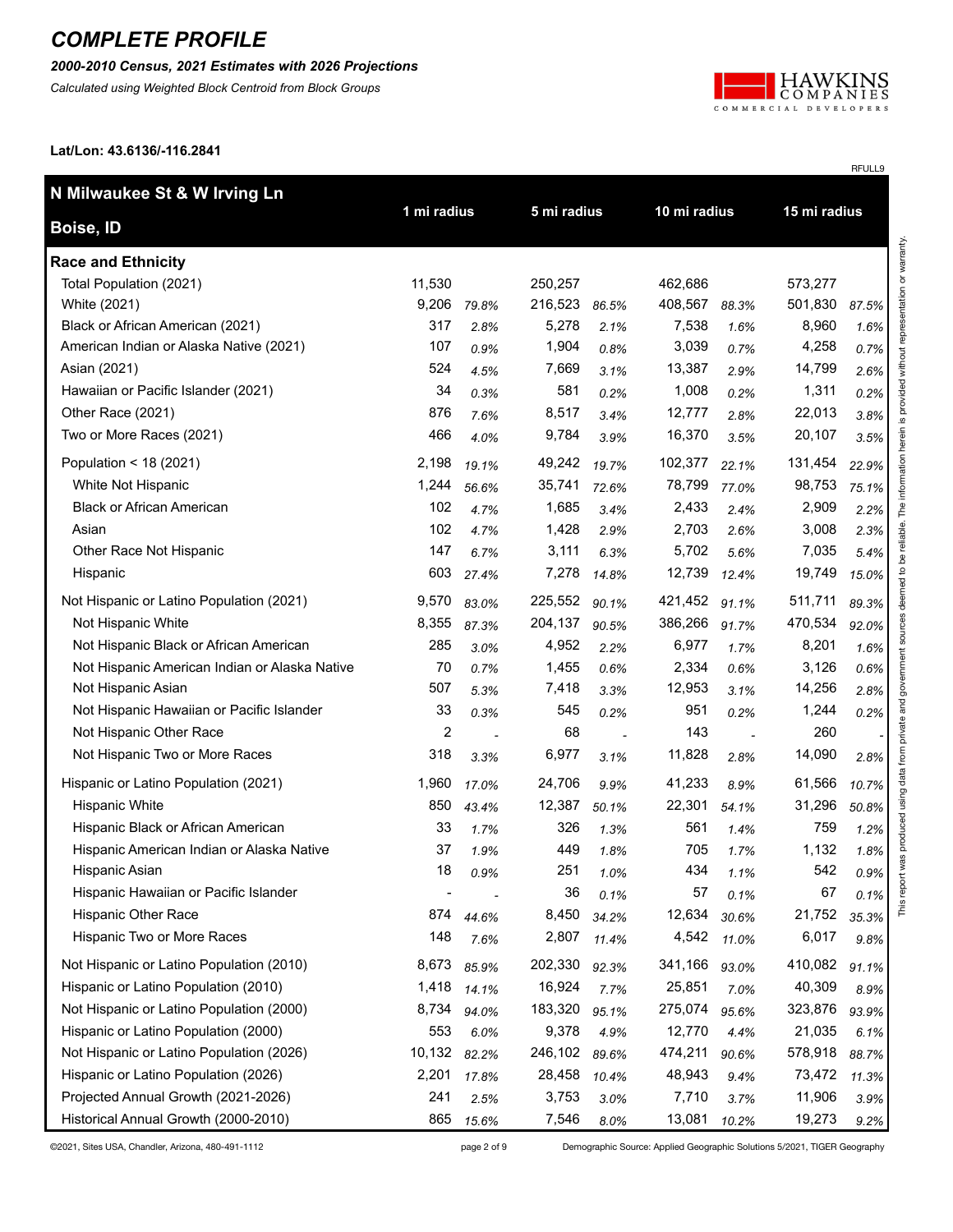### *2000-2010 Census, 2021 Estimates with 2026 Projections*

*Calculated using Weighted Block Centroid from Block Groups*



RFULL9

**Lat/Lon: 43.6136/-116.2841**

| N Milwaukee St & W Irving Ln          |             |             |              |       |              |       |              |       |
|---------------------------------------|-------------|-------------|--------------|-------|--------------|-------|--------------|-------|
| Boise, ID                             | 1 mi radius |             | 5 mi radius  |       | 10 mi radius |       | 15 mi radius |       |
| <b>Total Age Distribution (2021)</b>  |             |             |              |       |              |       |              |       |
| <b>Total Population</b>               | 11,530      |             | 250,257      |       | 462,686      |       | 573,277      |       |
| Age Under 5 Years                     | 631         | 5.5%        | 13,029       | 5.2%  | 24,853       | 5.4%  | 32,465       | 5.7%  |
| Age 5 to 9 Years                      | 603         | 5.2%        | 13,245       | 5.3%  | 28,062       | 6.1%  | 36,212       | 6.3%  |
| Age 10 to 14 Years                    | 603         | 5.2%        | 14,358       | 5.7%  | 31,123       | 6.7%  | 39,714       | 6.9%  |
| Age 15 to 19 Years                    | 730         | 6.3%        | 15,984       | 6.4%  | 30,742       | 6.6%  | 38,998       | 6.8%  |
| Age 20 to 24 Years                    | 1,063       | 9.2%        | 19,084       | 7.6%  | 29,351       | 6.3%  | 36,795       | 6.4%  |
| Age 25 to 29 Years                    | 1,124       | 9.7%        | 19,968       | 8.0%  | 31,978       | 6.9%  | 39,754       | 6.9%  |
| Age 30 to 34 Years                    | 973         | 8.4%        | 18,611       | 7.4%  | 32,800       | 7.1%  | 40,860       | 7.1%  |
| Age 35 to 39 Years                    | 776         | 6.7%        | 16,796       | 6.7%  | 33,083       | 7.2%  | 41,094       | 7.2%  |
| Age 40 to 44 Years                    | 679         | 5.9%        | 15,717       | 6.3%  | 31,805       | 6.9%  | 39,473       | 6.9%  |
| Age 45 to 49 Years                    | 601         | 5.2%        | 14,805       | 5.9%  | 29,335       | 6.3%  | 36,142       | 6.3%  |
| Age 50 to 54 Years                    | 623         | 5.4%        | 15,386       | 6.1%  | 28,633       | 6.2%  | 34,782       | 6.1%  |
| Age 55 to 59 Years                    | 641         | 5.6%        | 15,358       | 6.1%  | 28,404       | 6.1%  | 34,444       | 6.0%  |
| Age 60 to 64 Years                    | 634         | 5.5%        | 15,355       | 6.1%  | 27,978       | 6.0%  | 33,450       | 5.8%  |
| Age 65 to 69 Years                    | 535         | 4.6%        | 13,468       | 5.4%  | 24,646       | 5.3%  | 29,651       | 5.2%  |
| Age 70 to 74 Years                    | 454         | 3.9%        | 11,284       | 4.5%  | 20,588       | 4.4%  | 24,748       | 4.3%  |
| Age 75 to 79 Years                    | 368         | 3.2%        | 7,793        | 3.1%  | 13,348       | 2.9%  | 15,961       | 2.8%  |
| Age 80 to 84 Years                    | 233         | 2.0%        | 4,804        | 1.9%  | 8,101        | 1.8%  | 9,587        | 1.7%  |
| Age 85 Years or Over                  | 259         | 2.2%        | 5,213        | 2.1%  | 7,857        | 1.7%  | 9,147        | 1.6%  |
| Median Age                            | 35.3        |             | 38.0         |       | 37.9         |       | 37.1         |       |
| Age 19 Years or Less                  | 2,567       | 22.3%       | 56,616       | 22.6% | 114,778      | 24.8% | 147,389      | 25.7% |
| Age 20 to 64 Years                    | 7,114       | 61.7%       | 151,079      | 60.4% | 273,368      | 59.1% | 336,794      | 58.7% |
| Age 65 Years or Over                  | 1,849       | 16.0%       | 42,562       | 17.0% | 74,540       | 16.1% | 89,095       | 15.5% |
| <b>Female Age Distribution (2021)</b> |             |             |              |       |              |       |              |       |
| Female Population                     | 5,868       | 50.9%       | 126,338      | 50.5% | 232,597      | 50.3% | 286,880      | 50.0% |
| Age Under 5 Years                     | 317         | 5.4%        | 6,445        | 5.1%  | 12,178       | 5.2%  | 15,929       | 5.6%  |
| Age 5 to 9 Years                      | 295         | 5.0%        | 6,488        | 5.1%  | 13,786       | 5.9%  | 17,695       | 6.2%  |
| Age 10 to 14 Years                    | 297         | 5.1%        | 7,040        | 5.6%  | 15,226       | 6.5%  | 19,399       | 6.8%  |
| Age 15 to 19 Years                    | 355         | 6.1%        | 7,800        | 6.2%  | 14,720       | 6.3%  | 18,661       | 6.5%  |
| Age 20 to 24 Years                    | 534         | 9.1%        | 9,545        | 7.6%  | 14,548       | 6.3%  | 18,131       | 6.3%  |
| Age 25 to 29 Years                    | 525         | 8.9%        | 9,687        | 7.7%  | 15,780       | 6.8%  | 19,487       | 6.8%  |
| Age 30 to 34 Years                    | 452         | 7.7%        | 9,043        | 7.2%  | 16,274       | 7.0%  | 20,156       | 7.0%  |
| Age 35 to 39 Years                    | 350         | 6.0%        | 8,065        | 6.4%  | 16,112       | 6.9%  | 19,983       | 7.0%  |
| Age 40 to 44 Years                    | 333         | 5.7%        | 7,707        | 6.1%  | 15,790       | 6.8%  | 19,453       | 6.8%  |
| Age 45 to 49 Years                    | 291         | 5.0%        | 7,372        | 5.8%  | 14,612       | 6.3%  | 17,896       | 6.2%  |
| Age 50 to 54 Years                    | 326         | 5.5%        | 7,775        | 6.2%  | 14,480       | 6.2%  | 17,459       | 6.1%  |
| Age 55 to 59 Years                    | 348         | 5.9%        | 7,839        | 6.2%  | 14,311       | 6.2%  | 17,313       | 6.0%  |
| Age 60 to 64 Years                    | 333         | 5.7%        | 7,701        | 6.1%  | 13,967       | 6.0%  | 16,784       | 5.9%  |
| Age 65 to 69 Years                    | 306         | 5.2%        | 7,115        | 5.6%  | 12,880       | 5.5%  | 15,397       | 5.4%  |
| Age 70 to 74 Years                    | 269         | 4.6%        | 5,964        | 4.7%  | 10,678       | 4.6%  | 12,798       | 4.5%  |
| Age 75 to 79 Years                    | 227         | 3.9%        | 4,484        | 3.5%  | 7,557        | 3.2%  | 8,987        | 3.1%  |
| Age 80 to 84 Years                    | 141         | 2.4%        | 2,855        | 2.3%  | 4,669        | 2.0%  | 5,489        | 1.9%  |
| Age 85 Years or Over                  | 170         | 2.9%        | 3,411        | 2.7%  | 5,029        | 2.2%  | 5,862        | 2.0%  |
| Female Median Age                     | 37.4        |             | 39.1         |       | 38.8         |       | 38.0         |       |
| Age 19 Years or Less                  | 1,263       | 21.5%       | 27,773       | 22.0% | 55,911       | 24.0% | 71,684       | 25.0% |
| Age 20 to 64 Years                    | 3,493       | 59.5%       | 74,736       | 59.2% | 135,875      | 58.4% | 166,663      | 58.1% |
| Age 65 Years or Over                  |             | 1,112 19.0% | 23,830 18.9% |       | 40,812 17.5% |       | 48,533       | 16.9% |

©2021, Sites USA, Chandler, Arizona, 480-491-1112 page 3 of 9 Demographic Source: Applied Geographic Solutions 5/2021, TIGER Geography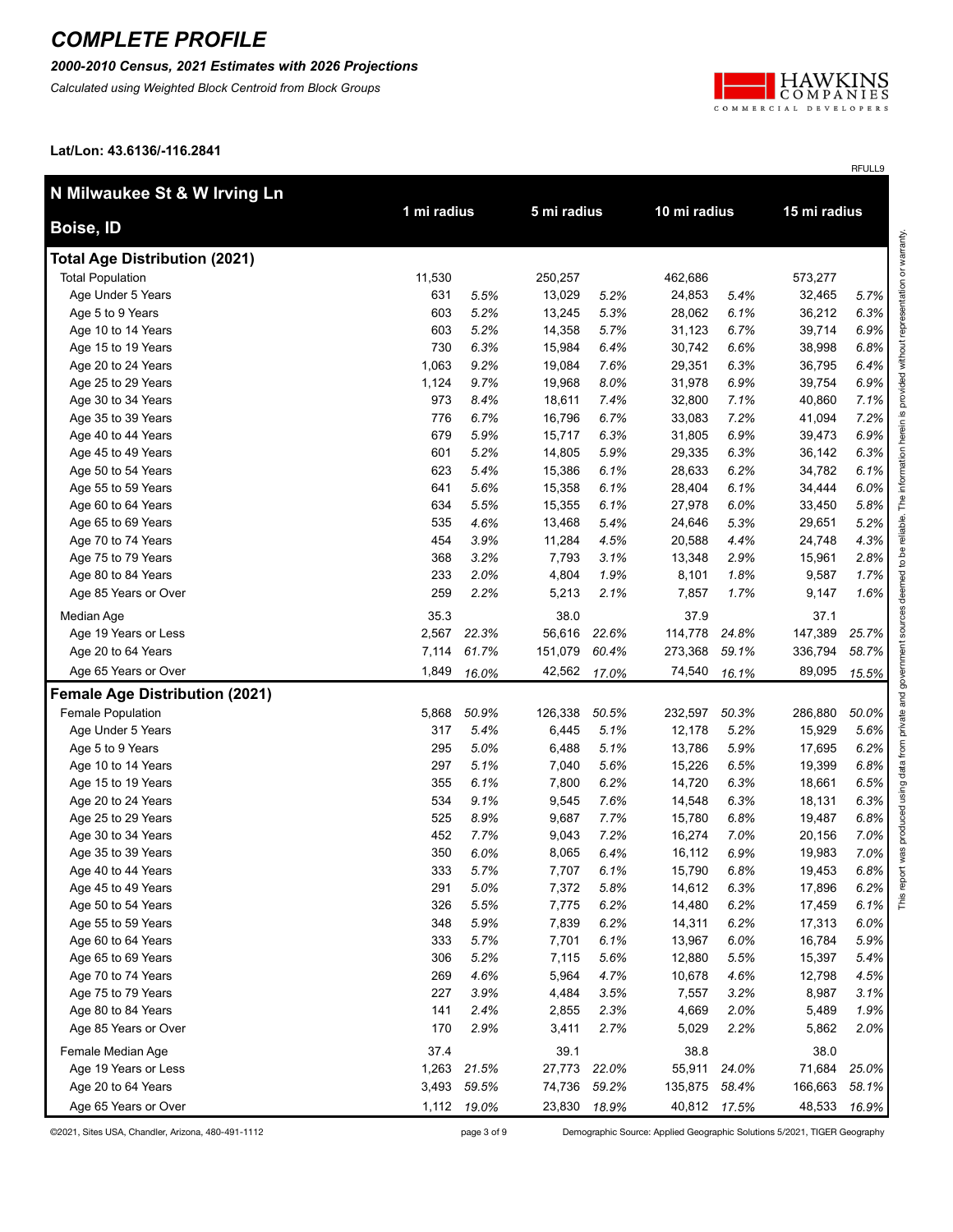### *2000-2010 Census, 2021 Estimates with 2026 Projections*

*Calculated using Weighted Block Centroid from Block Groups*



RFULL9

**Lat/Lon: 43.6136/-116.2841**

| N Milwaukee St & W Irving Ln        |             |           |             |           | 10 mi radius |       | 15 mi radius |         |
|-------------------------------------|-------------|-----------|-------------|-----------|--------------|-------|--------------|---------|
| Boise, ID                           | 1 mi radius |           | 5 mi radius |           |              |       |              |         |
| <b>Male Age Distribution (2021)</b> |             |           |             |           |              |       |              |         |
| Male Population                     | 5,662       | 49.1%     | 123,919     | 49.5%     | 230,088      | 49.7% | 286,397      | 50.0%   |
| Age Under 5 Years                   | 314         | 5.5%      | 6,584       | 5.3%      | 12,674       | 5.5%  | 16,536       | 5.8%    |
| Age 5 to 9 Years                    | 308         | 5.4%      | 6,757       | 5.5%      | 14,276       | 6.2%  | 18,516       | 6.5%    |
| Age 10 to 14 Years                  | 307         | 5.4%      | 7,318       | 5.9%      | 15,897       | 6.9%  | 20,315       | 7.1%    |
| Age 15 to 19 Years                  | 375         | 6.6%      | 8,185       | 6.6%      | 16,021       | 7.0%  | 20,338       | 7.1%    |
| Age 20 to 24 Years                  | 529         | 9.3%      | 9,539       | 7.7%      | 14,804       | 6.4%  | 18,664       | 6.5%    |
| Age 25 to 29 Years                  | 598         | 10.6%     | 10,281      | 8.3%      | 16,197       | 7.0%  | 20,267       | 7.1%    |
| Age 30 to 34 Years                  | 521         | 9.2%      | 9,568       | 7.7%      | 16,526       | 7.2%  | 20,704       | 7.2%    |
| Age 35 to 39 Years                  | 426         | 7.5%      | 8,730       | 7.0%      | 16,971       | 7.4%  | 21,111       | 7.4%    |
| Age 40 to 44 Years                  | 346         | 6.1%      | 8,009       | 6.5%      | 16,015       | 7.0%  | 20,020       | 7.0%    |
| Age 45 to 49 Years                  | 310         | 5.5%      | 7,433       | 6.0%      | 14,723       | 6.4%  | 18,245       | 6.4%    |
| Age 50 to 54 Years                  | 298         | 5.3%      | 7,610       | 6.1%      | 14,153       | 6.2%  | 17,323       | 6.0%    |
| Age 55 to 59 Years                  | 293         | 5.2%      | 7,519       | 6.1%      | 14,093       | 6.1%  | 17,131       | 6.0%    |
| Age 60 to 64 Years                  | 301         | 5.3%      | 7,653       | 6.2%      | 14,010       | 6.1%  | 16,666       | 5.8%    |
| Age 65 to 69 Years                  | 229         | 4.1%      | 6,352       | 5.1%      | 11,766       | 5.1%  | 14,255       | 5.0%    |
| Age 70 to 74 Years                  | 186         | 3.3%      | 5,320       | 4.3%      | 9,910        | 4.3%  | 11,949       | 4.2%    |
| Age 75 to 79 Years                  | 141         | 2.5%      | 3,309       | 2.7%      | 5,792        | 2.5%  | 6,974        | 2.4%    |
| Age 80 to 84 Years                  | 92          | 1.6%      | 1,949       | 1.6%      | 3,432        | 1.5%  | 4,099        | 1.4%    |
| Age 85 Years or Over                | 89          | 1.6%      | 1,803       | 1.5%      | 2,828        | 1.2%  | 3,285        | $1.1\%$ |
| Male Median Age                     | 33.6        |           | 36.9        |           | 37.1         |       | 36.4         |         |
| Age 19 Years or Less                | 1,304       | 23.0%     | 28,843      | 23.3%     | 58,868       | 25.6% | 75,705       | 26.4%   |
| Age 20 to 64 Years                  | 3,621       | 64.0%     | 76,343      | 61.6%     | 137,493      | 59.8% | 170,130      | 59.4%   |
| Age 65 Years or Over                | 737         | 13.0%     | 18,732      | 15.1%     | 33,727       | 14.7% | 40,562       | 14.2%   |
| Males per 100 Females (2021)        |             |           |             |           |              |       |              |         |
| <b>Overall Comparison</b>           | 96          |           | 98          |           | 99           |       | 100          |         |
| Age Under 5 Years                   | 99          | 49.8%     | 102         | 50.5%     | 104          | 51.0% | 104          | 50.9%   |
| Age 5 to 9 Years                    | 105         | 51.1%     | 104         | 51.0%     | 104          | 50.9% | 105          | 51.1%   |
| Age 10 to 14 Years                  | 103         | 50.9%     | 104         | 51.0%     | 104          | 51.1% | 105          | 51.1%   |
| Age 15 to 19 Years                  | 106         | 51.4%     | 105         | 51.2%     | 109          | 52.1% | 109          | 52.1%   |
| Age 20 to 24 Years                  | 99          | 49.7%     | 100         | 50.0%     | 102          | 50.4% | 103          | 50.7%   |
| Age 25 to 29 Years                  | 114         | 53.3%     | 106         | 51.5%     | 103          | 50.7% | 104          | 51.0%   |
| Age 30 to 34 Years                  | 115         | 53.5%     | 106         | 51.4%     | 102          | 50.4% | 103          | 50.7%   |
| Age 35 to 39 Years                  | 121         | 54.8%     | 108         | 52.0%     | 105          | 51.3% | 106          | 51.4%   |
| Age 40 to 44 Years                  |             | 104 50.9% |             | 104 51.0% | 101          | 50.4% | 103          | 50.7%   |
| Age 45 to 49 Years                  | 106         | 51.6%     | 101         | 50.2%     | 101          | 50.2% | 102          | 50.5%   |
| Age 50 to 54 Years                  | 91          | 47.8%     | 98          | 49.5%     | 98           | 49.4% | 99           | 49.8%   |
| Age 55 to 59 Years                  | 84          | 45.8%     | 96          | 49.0%     | 98           | 49.6% | 99           | 49.7%   |
| Age 60 to 64 Years                  | 91          | 47.5%     | 99          | 49.8%     | 100          | 50.1% | 99           | 49.8%   |
| Age 65 to 69 Years                  | 75          | 42.9%     | 89          | 47.2%     | 91           | 47.7% | 93           | 48.1%   |
| Age 70 to 74 Years                  | 69          | 40.8%     | 89          | 47.1%     | 93           | 48.1% | 93           | 48.3%   |
| Age 75 to 79 Years                  | 62          | 38.3%     | 74          | 42.5%     | 77           | 43.4% | 78           | 43.7%   |
| Age 80 to 84 Years                  | 65          | 39.4%     | 68          | 40.6%     | 74           | 42.4% | 75           | 42.8%   |
| Age 85 Years or Over                | 53          | 34.5%     | 53          | 34.6%     | 56           | 36.0% | 56           | 35.9%   |
| Age 19 Years or Less                | 103         | 50.8%     | 104         | 50.9%     | 105          | 51.3% | 106          | 51.4%   |
| Age 20 to 39 Years                  | 111         | 52.7%     | 105         | 51.2%     | 103          | 50.7% | 104          | 50.9%   |
| Age 40 to 64 Years                  | 95          | 48.7%     | 100         | 49.9%     | 100          | 49.9% | 101          | 50.1%   |
| Age 65 Years or Over                | 66          | 39.8%     | 79          | 44.0%     | 83           | 45.2% | 84           | 45.5%   |

©2021, Sites USA, Chandler, Arizona, 480-491-1112 page 4 of 9 Demographic Source: Applied Geographic Solutions 5/2021, TIGER Geography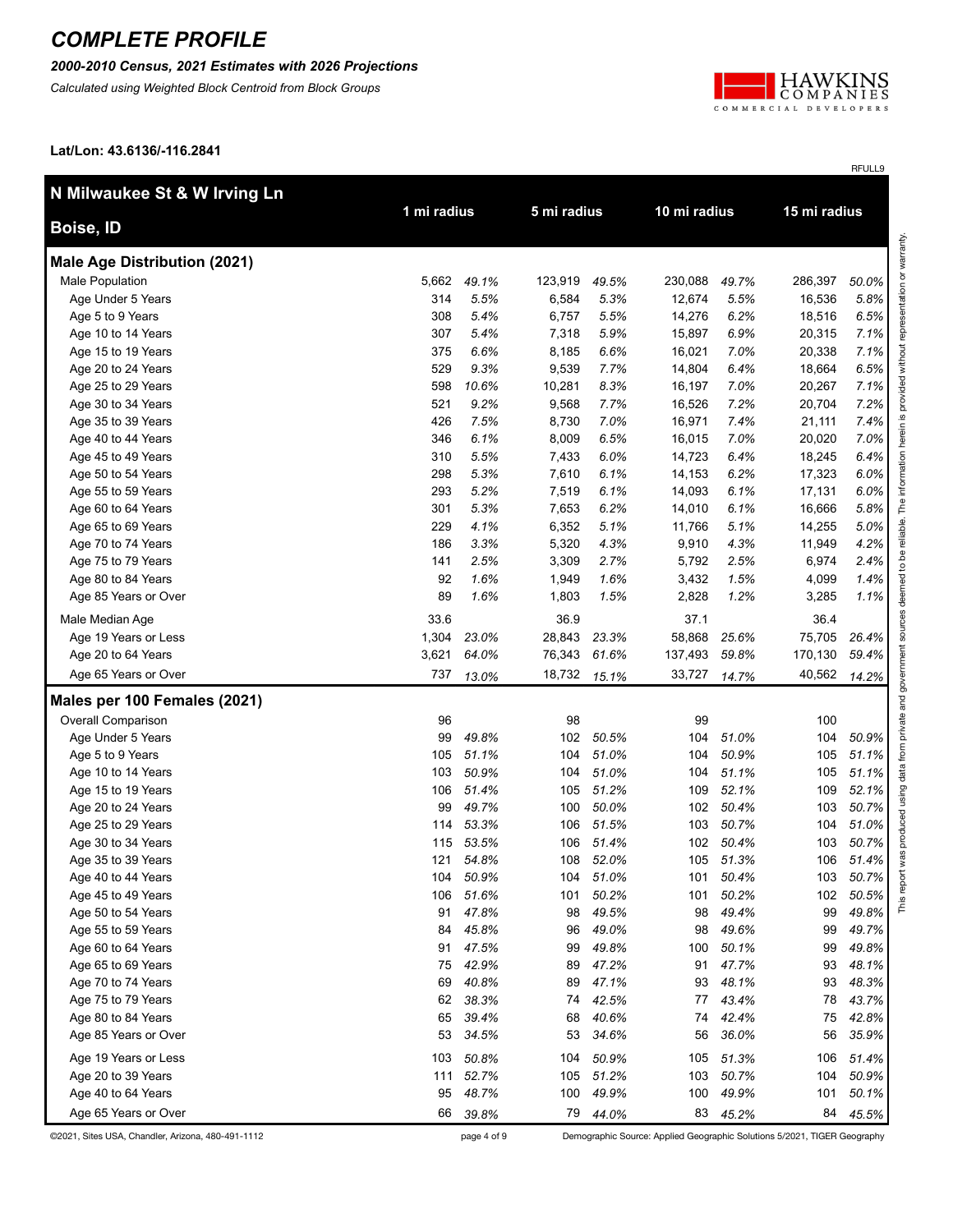*2000-2010 Census, 2021 Estimates with 2026 Projections*

*Calculated using Weighted Block Centroid from Block Groups*



RFULL9

**Lat/Lon: 43.6136/-116.2841**

| N Milwaukee St & W Irving Ln                                           |              |                |                 |                |                  |                |                  |                |  |
|------------------------------------------------------------------------|--------------|----------------|-----------------|----------------|------------------|----------------|------------------|----------------|--|
| Boise, ID                                                              | 1 mi radius  |                | 5 mi radius     |                |                  | 10 mi radius   |                  | 15 mi radius   |  |
| Household Type (2021)                                                  |              |                |                 |                |                  |                |                  |                |  |
| <b>Total Households</b>                                                | 5,008        |                | 105,594         |                | 183,433          |                | 219,966          |                |  |
| Households with Children                                               | 1,332        | 26.6%          | 29,646 28.1%    |                | 59,429           | 32.4%          | 74,761           | 34.0%          |  |
| Average Household Size<br>Household Density per Square Mile            | 2.2<br>1,595 |                | 2.3<br>1,345    |                | 2.5<br>584       |                | 2.5<br>311       |                |  |
| <b>Population Family</b>                                               | 8,053        | 69.8%          | 189,332 75.7%   |                | 372,466          | 80.5%          | 466,635          | 81.4%          |  |
| Population Non-Family                                                  | 2,996        | 26.0%          | 56,742 22.7%    |                | 82,378           | 17.8%          | 94,211           | 16.4%          |  |
| <b>Population Group Quarters</b>                                       | 480          | 4.2%           | 4,183           | 1.7%           | 7,841            | 1.7%           | 12,431           | 2.2%           |  |
| Family Households                                                      | 2,696        | 53.8%          | 62,046          | 58.8%          | 119,660          | 65.2%          | 147,086          | 66.9%          |  |
| Married Couple Households                                              | 1,802        | 66.8%          | 46,469 74.9%    |                | 94,352 78.8%     |                | 115,334          | 78.4%          |  |
| Other Family Households with Children                                  | 894          | 33.2%          | 15,577          | 25.1%          | 25,308           | 21.2%          | 31,752           | 21.6%          |  |
| Family Households with Children                                        | 1,309        | 48.5%          | 29,206          | 47.1%          | 58,699           | 49.1%          | 73,862           | 50.2%          |  |
| Married Couple with Children                                           | 740          | 56.6%          | 19,239          | 65.9%          | 41,931           | 71.4%          | 52,486           | 71.1%          |  |
| Other Family Households with Children<br>Family Households No Children | 568<br>1,388 | 43.4%<br>51.5% | 9,967<br>32,840 | 34.1%<br>52.9% | 16,768<br>60,961 | 28.6%<br>50.9% | 21,376<br>73,224 | 28.9%<br>49.8% |  |
| Married Couple No Children                                             | 1,062        | 76.5%          | 27,230 82.9%    |                | 52,421           | 86.0%          | 62,848           | 85.8%          |  |
| Other Family Households No Children                                    | 326          | 23.5%          | 5,610           | 17.1%          | 8,540            | 14.0%          | 10,376           | 14.2%          |  |
| Non-Family Households                                                  | 2,311        | 46.2%          | 43,548          | 41.2%          | 63,773           | 34.8%          | 72,880           | 33.1%          |  |
| Non-Family Households with Children                                    | 23           | 1.0%           | 440             | 1.0%           | 730              | 1.1%           | 899              | 1.2%           |  |
| Non-Family Households No Children                                      | 2,288        | 99.0%          | 43,108          | 99.0%          | 63,043           | 98.9%          | 71,981           | 98.8%          |  |
| Average Family Household Size                                          | 3.0          |                | 3.1             |                | 3.1              |                | 3.2              |                |  |
| Average Family Income                                                  | \$62,281     |                | \$100,899       |                | \$109,357        |                | \$104,062        |                |  |
| Median Family Income                                                   | \$68,312     |                | \$86,808        |                | \$93,904         |                | \$89,506         |                |  |
| Average Non-Family Household Size                                      | 1.3          |                | 1.3             |                | 1.3              |                | 1.3              |                |  |
| <b>Marital Status (2021)</b>                                           |              |                |                 |                |                  |                |                  |                |  |
| Population Age 15 Years or Over                                        | 9,693        |                | 209,625         |                | 378,649          |                | 464,887          |                |  |
| <b>Never Married</b>                                                   | 3,427        | 35.4%          | 63,765          | 30.4%          | 104,887          | 27.7%          | 130,925          | 28.2%          |  |
| <b>Currently Married</b>                                               | 3,356        | 34.6%          | 98,199          | 46.8%          | 197,191          | 52.1%          | 239,242          | 51.5%          |  |
| <b>Previously Married</b>                                              | 2,910        | 30.0%          | 47,661 22.7%    |                | 76,571           | 20.2%          | 94,719           | 20.4%          |  |
| Separated                                                              | 484          | 16.6%          | 6,716           | 14.1%          | 11,899           | 15.5%          | 15,181           | 16.0%          |  |
| Widowed                                                                |              | 627 21.6%      | 10,404 21.8%    |                | 17,006 22.2%     |                | 19,912           | 21.0%          |  |
| Divorced                                                               | 1,799        | 61.8%          | 30,541          | 64.1%          | 47,666           | 62.3%          | 59,626           | 62.9%          |  |
| <b>Educational Attainment (2021)</b>                                   |              |                |                 |                |                  |                |                  |                |  |
| Adult Population Age 25 Years or Over                                  | 7,900        |                | 174,557         |                | 318,556          |                | 389,094          |                |  |
| Elementary (Grade Level 0 to 8)                                        | 235          | 3.0%           | 2,750           | 1.6%           | 3,953            | 1.2%           | 6,237            | 1.6%           |  |
| Some High School (Grade Level 9 to 11)                                 | 310          | 3.9%           | 6,120           | 3.5%           | 10,011           | 3.1%           | 13,902           | 3.6%           |  |
| <b>High School Graduate</b>                                            | 2,262        | 28.6%          | 39,825          | 22.8%          | 68,265           | 21.4%          | 89,348           | 23.0%          |  |
| Some College                                                           | 2,105        | 26.6%          | 41,836          | 24.0%          | 74,842           | 23.5%          | 93,414           | 24.0%          |  |
| Associate Degree Only                                                  | 872          | 11.0%          | 18,008          | 10.3%          | 32,631 10.2%     |                | 39,981           | 10.3%          |  |
| <b>Bachelor Degree Only</b>                                            | 1,686        | 21.3%          | 44,196          | 25.3%          | 84,866           | 26.6%          | 97,010           | 24.9%          |  |
| Graduate Degree                                                        | 431          | 5.5%           | 21,823          | 12.5%          | 43,989           | 13.8%          | 49,203           | 12.6%          |  |
| Any College (Some College or Higher)                                   | 5,093        | 64.5%          | 125,863         | 72.1%          | 236,328 74.2%    |                | 279,607          | 71.9%          |  |
| College Degree + (Bachelor Degree or Higher)                           | 2,117        | 26.8%          | 66,019 37.8%    |                | 128,855 40.4%    |                | 146,212          | 37.6%          |  |

©2021, Sites USA, Chandler, Arizona, 480-491-1112 page 5 of 9 Demographic Source: Applied Geographic Solutions 5/2021, TIGER Geography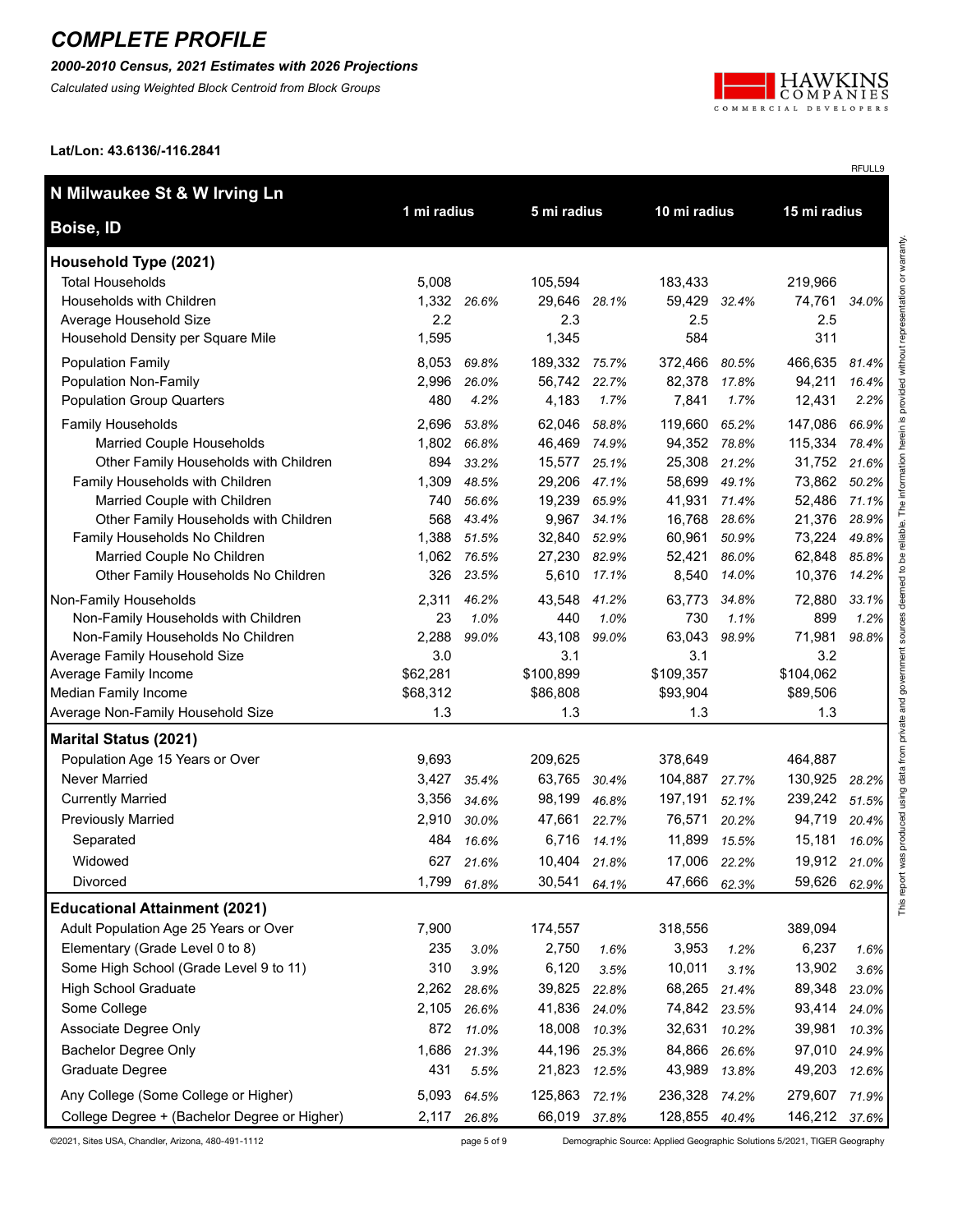#### *2000-2010 Census, 2021 Estimates with 2026 Projections*

*Calculated using Weighted Block Centroid from Block Groups*



RFULL9

**Lat/Lon: 43.6136/-116.2841**

| N Milwaukee St & W Irving Ln                         |             |              |              |       |               |       |              |       |                         |
|------------------------------------------------------|-------------|--------------|--------------|-------|---------------|-------|--------------|-------|-------------------------|
| Boise, ID                                            | 1 mi radius |              | 5 mi radius  |       | 10 mi radius  |       | 15 mi radius |       |                         |
| <b>Housing</b>                                       |             |              |              |       |               |       |              |       | esentation or warranty. |
| Total Housing Units (2021)                           | 5,203       |              | 109,664      |       | 189,630       |       | 227,796      |       |                         |
| Total Housing Units (2010)                           | 4,624       |              | 94,831       |       | 151,257       |       | 181,323      |       |                         |
| Historical Annual Growth (2010-2021)                 | 579         | 1.1%         | 14,834       | 1.4%  | 38,373        | 2.3%  | 46,473       | 2.3%  |                         |
| Housing Units Occupied (2021)                        | 5,008       | 96.2%        | 105,594      | 96.3% | 183,433       | 96.7% | 219,966      | 96.6% |                         |
| Housing Units Owner-Occupied                         | 2,614       | 52.2%        | 64,538       | 61.1% | 125,709       | 68.5% | 151,760      | 69.0% |                         |
| Housing Units Renter-Occupied                        | 2,393       | 47.8%        | 41,056       | 38.9% | 57,724        | 31.5% | 68,206       | 31.0% | without                 |
| Housing Units Vacant (2021)                          | 196         | 3.8%         | 4,071        | 3.7%  | 6,197         | 3.3%  | 7,830        | 3.4%  |                         |
| Household Size (2021)                                |             |              |              |       |               |       |              |       | provided                |
| <b>Total Households</b>                              | 5,008       |              | 105,594      |       | 183,433       |       | 219,966      |       | $\bar{\bm{\omega}}$     |
| 1 Person Households                                  | 1,771       | 35.4%        | 33,604       | 31.8% | 49,587        | 27.0% | 56,672       | 25.8% | herein                  |
| 2 Person Households                                  | 1,774       | 35.4%        | 36,948       | 35.0% | 64,959        | 35.4% | 76,250       | 34.7% |                         |
| 3 Person Households                                  | 654         | 13.1%        | 15,202       | 14.4% | 27,260        | 14.9% | 33,637       | 15.3% | inform                  |
| 4 Person Households                                  | 432         | 8.6%         | 11,473       | 10.9% | 23,754        | 12.9% | 29,671       | 13.5% |                         |
| 5 Person Households                                  | 220         | 4.4%         | 5,037        | 4.8%  | 10,847        | 5.9%  | 14,245       | 6.5%  | The                     |
| 6 Person Households                                  | 106         | 2.1%         | 2,105        | 2.0%  | 4,614         | 2.5%  | 6,137        | 2.8%  | liable.                 |
| 7 or More Person Households                          | 50          | 1.0%         | 1,223        | 1.2%  | 2,411         | 1.3%  | 3,355        | 1.5%  | ತಿ                      |
| <b>Household Income Distribution (2021)</b>          |             |              |              |       |               |       |              |       | $\mathbf{S}$            |
| HH Income \$200,000 or More                          | 35          | 0.7%         | 6,572        | 6.2%  | 14,762        | 8.0%  | 16,092       | 7.3%  | deemed                  |
| HH Income \$150,000 to \$199,999                     | 145         | 2.9%         | 5,176        | 4.9%  | 11,668        | 6.4%  | 13,227       | 6.0%  |                         |
| HH Income \$125,000 to \$149,999                     | 232         | 4.6%         | 6,672        | 6.3%  | 13,214        | 7.2%  | 14,992       | 6.8%  |                         |
| HH Income \$100,000 to \$124,999                     | 467         | 9.3%         | 9,731        | 9.2%  | 19,045        | 10.4% | 22,382       | 10.2% |                         |
| HH Income \$75,000 to \$99,999                       | 584         | 11.7%        | 15,092       | 14.3% | 28,181        | 15.4% | 33,469       | 15.2% |                         |
| HH Income \$50,000 to \$74,999                       | 1,261       | 25.2%        | 22,200       | 21.0% | 36,154        | 19.7% | 44,758       | 20.3% |                         |
| HH Income \$35,000 to \$49,999                       | 813         | 16.2%        | 12,195       | 11.5% | 19,613        | 10.7% | 24,843       | 11.3% | and                     |
| HH Income \$25,000 to \$34,999                       | 719         | 14.4%        | 9,035        | 8.6%  | 13,490        | 7.4%  | 17,008       | 7.7%  |                         |
| HH Income \$15,000 to \$24,999                       | 351         | 7.0%         | 9,022        | 8.5%  | 12,476        | 6.8%  | 15,437       | 7.0%  | private                 |
| HH Income \$10,000 to \$14,999                       | 179         | 3.6%         | 3,488        | 3.3%  | 4,868         | 2.7%  | 6,269        | 2.9%  |                         |
| HH Income Under \$10,000                             | 223         | 4.5%         | 6,410        | 6.1%  | 9,961         | 5.4%  | 11,488       | 5.2%  | data                    |
| <b>Household Vehicles (2021)</b>                     |             |              |              |       |               |       |              |       | using                   |
| Households 0 Vehicles Available                      | 305         | 6.1%         | 5,899        | 5.6%  | 7,543         | 4.1%  | 8,723        | 4.0%  |                         |
| Households 1 Vehicle Available                       | 2,137       | 42.7%        | 36,731       | 34.8% | 56,914        | 31.0% | 66,570       | 30.3% | uced                    |
| Households 2 Vehicles Available                      | 1,848       | 36.9%        | 40,659       | 38.5% | 73,411        | 40.0% | 86,739       | 39.4% | prodi                   |
| Households 3 or More Vehicles Available              | 718         | 14.3%        | 22,305 21.1% |       | 45,565        | 24.8% | 57,935       | 26.3% |                         |
| <b>Total Vehicles Available</b>                      | 8,307       |              | 194,759      |       | 359,480       |       | 439,589      |       | $\overline{5}$          |
| Average Vehicles per Household                       | 1.7         |              | 1.8          |       | 2.0           |       | 2.0          |       | This rep                |
| Owner-Occupied Household Vehicles                    | 4,806       | 57.8%        | 135,689      | 69.7% | 272,232 75.7% |       | 334,400      | 76.1% |                         |
| Average Vehicles per Owner-Occupied Household        | 1.8         |              | 2.1          |       | 2.2           |       | 2.2          |       |                         |
| Renter-Occupied Household Vehicles                   | 3,502       | 42.2%        | 59,070       | 30.3% | 87,249        | 24.3% | 105,190      | 23.9% |                         |
| Average Vehicles per Renter-Occupied Household       | 1.5         |              | 1.4          |       | 1.5           |       | 1.5          |       |                         |
| Travel Time (2021)                                   |             |              |              |       |               |       |              |       |                         |
| Worker Base Age 16 years or Over                     | 5,850       |              | 127,927      |       | 235,728       |       | 287,694      |       |                         |
| Travel to Work in 14 Minutes or Less                 | 2,014       | 34.4%        | 39,838       | 31.1% | 62,903        | 26.7% | 74,857       | 26.0% |                         |
| Travel to Work in 15 to 29 Minutes                   | 3,176       | 54.3%        | 62,721       | 49.0% | 107,288       | 45.5% | 123,639      | 43.0% |                         |
| Travel to Work in 30 to 59 Minutes                   | 953         | 16.3%        | 18,485       | 14.4% | 40,075        | 17.0% | 58,391       | 20.3% |                         |
| Travel to Work in 60 Minutes or More<br>Work at Home | 86<br>254   | 1.5%<br>4.3% | 3,072        | 2.4%  | 5,780         | 2.5%  | 7,405        | 2.6%  |                         |
|                                                      |             |              | 9,308        | 7.3%  | 21,250        | 9.0%  | 25,063       | 8.7%  |                         |
| Average Minutes Travel to Work                       | 18.5        |              | 18.5         |       | 19.7          |       | 20.5         |       |                         |

©2021, Sites USA, Chandler, Arizona, 480-491-1112 page 6 of 9 Demographic Source: Applied Geographic Solutions 5/2021, TIGER Geography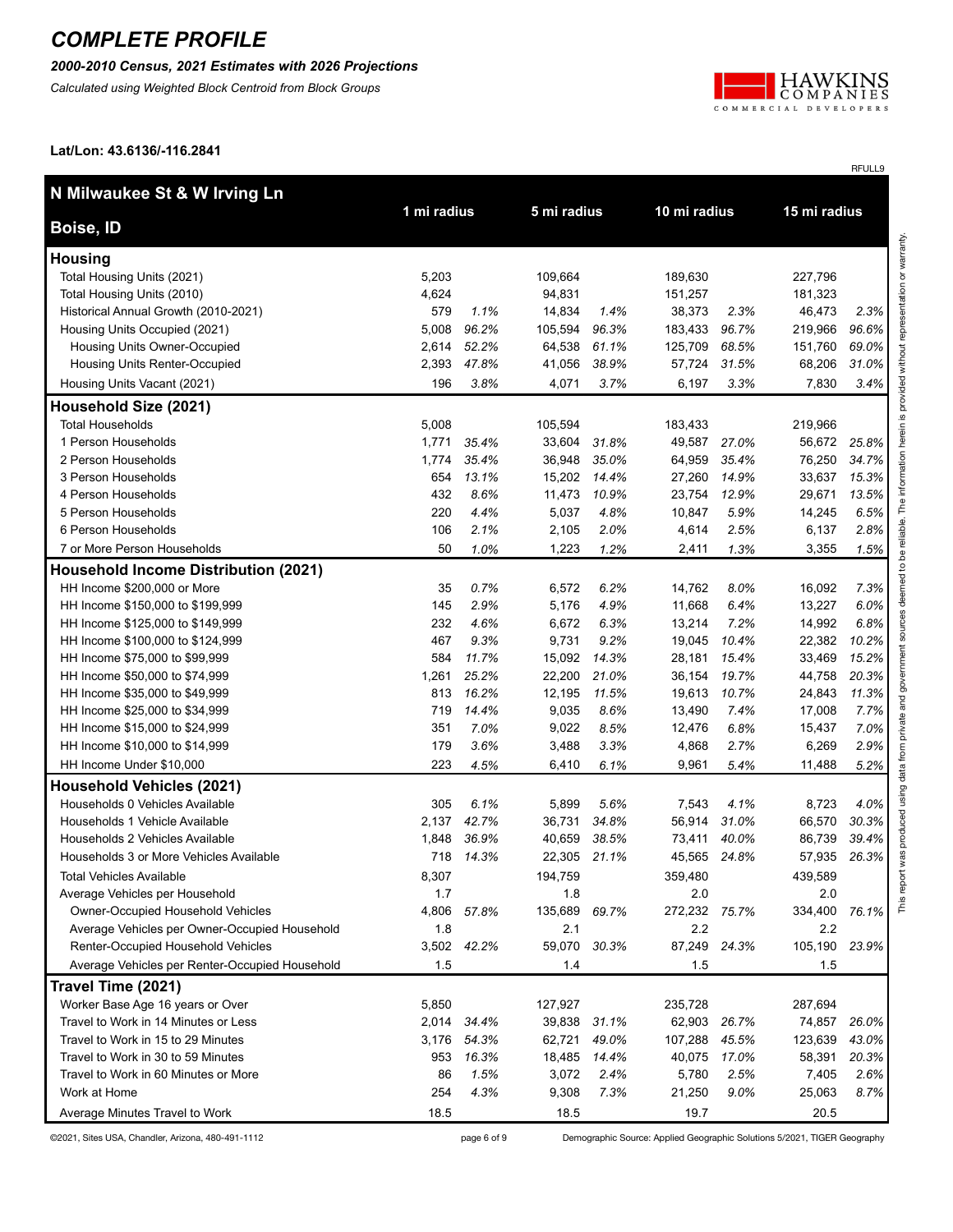### *2000-2010 Census, 2021 Estimates with 2026 Projections*

*Calculated using Weighted Block Centroid from Block Groups*



RFULL9

**Lat/Lon: 43.6136/-116.2841**

| N Milwaukee St & W Irving Ln                   | 1 mi radius |             | 5 mi radius  |       | 10 mi radius  |              | 15 mi radius  |       |  |
|------------------------------------------------|-------------|-------------|--------------|-------|---------------|--------------|---------------|-------|--|
| <b>Boise, ID</b>                               |             |             |              |       |               |              |               |       |  |
| <b>Transportation To Work (2021)</b>           |             |             |              |       |               |              |               |       |  |
| Worker Base Age 16 years or Over               | 5,850       |             | 127,927      |       | 235,728       |              | 287,694       |       |  |
| Drive to Work Alone                            | 4,626       | 79.1%       | 99,878       | 78.1% | 185,282       | 78.6%        | 226,963       | 78.9% |  |
| Drive to Work in Carpool                       | 490         | 8.4%        | 8,728        | 6.8%  | 15,595        | 6.6%         | 20,675        | 7.2%  |  |
| Travel to Work by Public Transportation        | 104         | 1.8%        | 1,172        | 0.9%  | 1,547         | 0.7%         | 1,760         | 0.6%  |  |
| Drive to Work on Motorcycle                    | 16          | 0.3%        | 239          | 0.2%  | 380           | 0.2%         | 446           | 0.2%  |  |
| <b>Bicycle to Work</b>                         | 62          | 1.1%        | 2,798        | 2.2%  | 3,920         | 1.7%         | 4,028         | 1.4%  |  |
| Walk to Work                                   | 251         | 4.3%        | 5,042        | 3.9%  | 6,410         | 2.7%         | 7,094         | 2.5%  |  |
| <b>Other Means</b>                             | 46          | 0.8%        | 762          | 0.6%  | 1,344         | 0.6%         | 1,666         | 0.6%  |  |
| Work at Home                                   | 254         | 4.3%        | 9,308        | 7.3%  | 21,250        | 9.0%         | 25,063        | 8.7%  |  |
| Daytime Demographics (2021)                    |             |             |              |       |               |              |               |       |  |
| <b>Total Businesses</b>                        | 1,167       |             | 13,812       |       | 19,626        |              | 22,919        |       |  |
| <b>Total Employees</b>                         | 13,957      |             | 148,691      |       | 202,644       |              | 234,522       |       |  |
| Company Headquarter Businesses                 | 68          | 5.9%        | 682          | 4.9%  | 928           | 4.7%         | 1,055         | 4.6%  |  |
| Company Headquarter Employees                  | 1,512       | 10.8%       | 24,700       | 16.6% | 33,955        | 16.8%        | 37,421        | 16.0% |  |
| <b>Employee Population per Business</b>        | 12.0 to 1   |             | 10.8         | to 1  | 10.3 to 1     |              | 10.2 to 1     |       |  |
| Residential Population per Business            |             | 9.9 to 1    | 18.1 to 1    |       | 23.6 to 1     |              | 25.0 to 1     |       |  |
| Adj. Daytime Demographics Age 16 Years or Over | 16,990      |             | 220,698      |       | 336,543       |              | 400,823       |       |  |
| <b>Labor Force</b>                             |             |             |              |       |               |              |               |       |  |
| Labor Population Age 16 Years or Over (2021)   | 9,573       |             | 206,755      |       | 372,477       |              | 457,182       |       |  |
| Labor Force Total Males (2021)                 | 4,671       | 48.8%       | 101,739      | 49.2% | 184,007       | 49.4%        | 227,043       | 49.7% |  |
| Male Civilian Employed                         | 3,526       | 75.5%       | 70,589       | 69.4% | 125,801       | 68.4%        | 153,475       | 67.6% |  |
| Male Civilian Unemployed                       | 158         | 3.4%        | 3,195        | 3.1%  | 5,272         | 2.9%         | 6,610         | 2.9%  |  |
| Males in Armed Forces                          | 5           |             | 528          | 0.5%  | 957           | 0.5%         | 1,092         | 0.5%  |  |
| Males Not in Labor Force                       | 982         | 21.0%       | 27,427       | 27.0% | 51,977        | 28.2%        | 65,866        | 29.0% |  |
| Labor Force Total Females (2021)               | 4,903       | 51.2%       | 105,016      | 50.8% | 188,470       | 50.6%        | 230,139       | 50.3% |  |
| Female Civilian Employed                       | 3,005       | 61.3%       | 63,490       | 60.5% | 111,632       | 59.2%        | 136,015       | 59.1% |  |
| Female Civilian Unemployed                     | 168         | 3.4%        | 2,902        | 2.8%  | 4,644         | 2.5%         | 5,919         | 2.6%  |  |
| <b>Females in Armed Forces</b>                 | 5           |             | 141          | 0.1%  | 188           |              | 300           | 0.1%  |  |
| Females Not in Labor Force                     | 1,725       | 35.2%       | 38,484       | 36.6% | 72,007        | 38.2%        | 87,905        | 38.2% |  |
| <b>Unemployment Rate</b>                       | 326         | 3.4%        | 6,097        | 2.9%  | 9,916         | 2.7%         | 12,529        | 2.7%  |  |
| Occupation (2021)                              |             |             |              |       |               |              |               |       |  |
| Occupation Population Age 16 Years or Over     | 6,531       |             | 134,079      |       | 237,433       |              | 289,490       |       |  |
| <b>Occupation Total Males</b>                  | 3,526       | 54.0%       | 70,589       | 52.6% | 125,801 53.0% |              | 153,475       | 53.0% |  |
| <b>Occupation Total Females</b>                |             | 3,005 46.0% | 63,490 47.4% |       | 111,632 47.0% |              | 136,015 47.0% |       |  |
| Management, Business, Financial Operations     | 977         | 15.0%       | 23,266 17.4% |       |               | 44,424 18.7% | 51,351        | 17.7% |  |
| Professional, Related                          | 1,278       | 19.6%       | 35,030 26.1% |       |               | 64,322 27.1% | 74,383        | 25.7% |  |
| Service                                        | 1,200       | 18.4%       | 21,682 16.2% |       |               | 35,051 14.8% | 44,280        | 15.3% |  |
| Sales, Office                                  | 1,628       | 24.9%       | 30,139 22.5% |       | 54,118        | 22.8%        | 66,872        | 23.1% |  |
| Farming, Fishing, Forestry                     | 17          | 0.3%        | 642          | 0.5%  | 891           | 0.4%         | 1,398         | 0.5%  |  |
| Construction, Extraction, Maintenance          | 502         | 7.7%        | 9,742        | 7.3%  | 15,751        | 6.6%         | 20,800        | 7.2%  |  |
| Production, Transport, Material Moving         | 931         | 14.2%       | 13,578 10.1% |       | 22,875        | 9.6%         | 30,405        | 10.5% |  |
| <b>White Collar Workers</b>                    | 3,882       | 59.4%       | 88,435 66.0% |       | 162,865       | 68.6%        | 192,606       | 66.5% |  |
| <b>Blue Collar Workers</b>                     |             | 2,649 40.6% | 45,644 34.0% |       |               | 74,568 31.4% | 96,884        | 33.5% |  |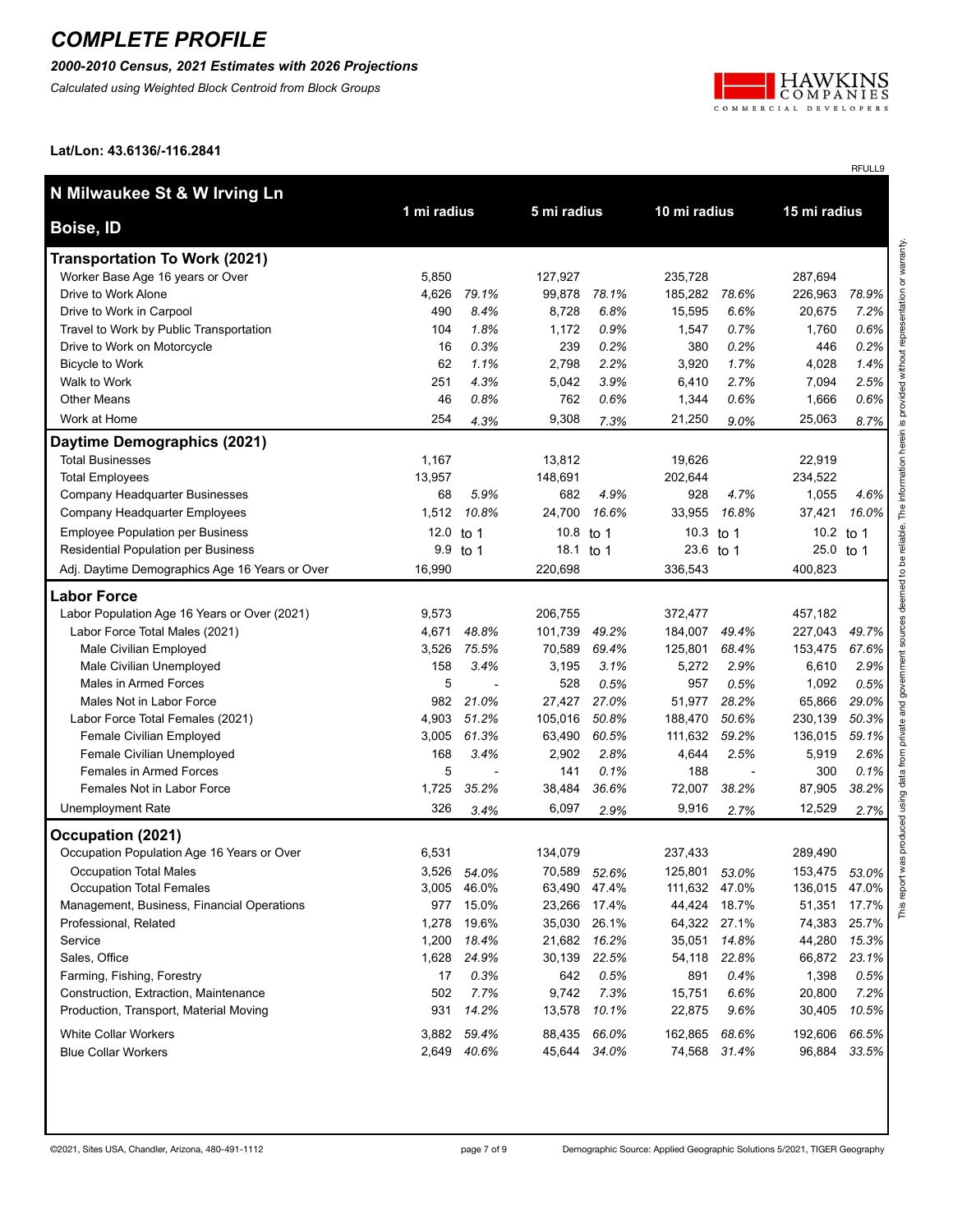#### *2000-2010 Census, 2021 Estimates with 2026 Projections*

*Calculated using Weighted Block Centroid from Block Groups*



RFULL9

**Lat/Lon: 43.6136/-116.2841**

| N Milwaukee St & W Irving Ln       |             |       |                |       |           |              |           |              |  |
|------------------------------------|-------------|-------|----------------|-------|-----------|--------------|-----------|--------------|--|
| <b>Boise, ID</b>                   | 1 mi radius |       | 5 mi radius    |       |           | 10 mi radius |           | 15 mi radius |  |
| Units In Structure (2021)          |             |       |                |       |           |              |           |              |  |
| <b>Total Units</b>                 | 4,219       |       | 88,597         |       | 141,056   |              | 168,269   |              |  |
| 1 Detached Unit                    | 2,043       | 48.4% | 68,317         | 77.1% | 131,923   | 93.5%        | 160,958   | 95.7%        |  |
| 1 Attached Unit                    | 807         | 19.1% | 6,784          | 7.7%  | 10,013    | 7.1%         | 10,939    | 6.5%         |  |
| 2 Units                            | 89          | 2.1%  | 1,918          | 2.2%  | 2,426     | 1.7%         | 3,161     | 1.9%         |  |
| 3 to 4 Units                       | 613         | 14.5% | 7,304          | 8.2%  | 10,177    | 7.2%         | 11,397    | 6.8%         |  |
| 5 to 9 Units                       | 285         | 6.8%  | 4,429          | 5.0%  | 5,853     | 4.1%         | 6,698     | 4.0%         |  |
| 10 to 19 Units                     | 402         | 9.5%  | 4,364          | 4.9%  | 6,010     | 4.3%         | 6,579     | 3.9%         |  |
| 20 to 49 Units                     | 140         | 3.3%  | 3,355          | 3.8%  | 4,019     | 2.8%         | 4,831     | 2.9%         |  |
| 50 or More Units                   | 242         | 5.7%  | 4,361          | 4.9%  | 5,880     | 4.2%         | 6,150     | 3.7%         |  |
| Mobile Home or Trailer             | 378         | 9.0%  | 4,638          | 5.2%  | 6,908     | 4.9%         | 9,014     | 5.4%         |  |
| <b>Other Structure</b>             | 9           | 0.2%  | 124            | 0.1%  | 224       | 0.2%         | 240       | 0.1%         |  |
| Homes Built By Year (2021)         |             |       |                |       |           |              |           |              |  |
| Homes Built 2014 or later          | 358         | 6.9%  | 9,111          | 8.3%  | 24,560    | 13.0%        | 29,000    | 12.7%        |  |
| Homes Built 2010 to 2013           | 219         | 4.2%  | 3,749          | 3.4%  | 8,087     | 4.3%         | 9,543     | 4.2%         |  |
| Homes Built 2000 to 2009           | 515         | 9.9%  | 16,704         | 15.2% | 36,754    | 19.4%        | 46,584    | 20.4%        |  |
| Homes Built 1990 to 1999           | 1,140       | 21.9% | 20,810         | 19.0% | 37,404    | 19.7%        | 45,063    | 19.8%        |  |
| Homes Built 1980 to 1989           | 755         | 14.5% | 11,303         | 10.3% | 17,660    | 9.3%         | 20,538    | 9.0%         |  |
| Homes Built 1970 to 1979           | 1,360       | 26.1% | 19,831         | 18.1% | 29,060    | 15.3%        | 33,094    | 14.5%        |  |
| Homes Built 1960 to 1969           | 348         | 6.7%  | 8,066          | 7.4%  | 10,024    | 5.3%         | 10,861    | 4.8%         |  |
| Homes Built 1950 to 1959           | 162         | 3.1%  | 6,233          | 5.7%  | 7,749     | 4.1%         | 8,798     | 3.9%         |  |
| Homes Built 1940 to 1949           | 59          | 1.1%  | 3,583          | 3.3%  | 4,407     | 2.3%         | 5,655     | 2.5%         |  |
| Homes Built Before 1939            | 91          | 1.7%  | 6,205          | 5.7%  | 7,727     | 4.1%         | 10,830    | 4.8%         |  |
| Median Age of Homes                | 30.3        | yrs   | 32.3           | yrs   | 27.5      | yrs          | 27.5 yrs  |              |  |
| Home Values (2021)                 |             |       |                |       |           |              |           |              |  |
| Owner Specified Housing Units      | 2,614       |       | 64,538         |       | 125,709   |              | 151,760   |              |  |
| Home Values \$1,000,000 or More    | 35          | 1.3%  | 1,021          | 1.6%  | 2,595     | 2.1%         | 3,430     | 2.3%         |  |
| Home Values \$750,000 to \$999,999 | 84          | 3.2%  | 1,727          | 2.7%  | 3,993     | 3.2%         | 4,810     | 3.2%         |  |
| Home Values \$500,000 to \$749,999 | 234         | 8.9%  | 6,374          | 9.9%  | 16,056    | 12.8%        | 18,254    | 12.0%        |  |
| Home Values \$400,000 to \$499,999 | 177         | 6.8%  | 7,701          | 11.9% | 17,764    | 14.1%        | 19,612    | 12.9%        |  |
| Home Values \$300,000 to \$399,999 | 615         | 23.5% | 17,438         | 27.0% | 35,028    | 27.9%        | 39,345    | 25.9%        |  |
| Home Values \$250,000 to \$299,999 | 451         | 17.3% | 12,159         | 18.8% | 21,233    | 16.9%        | 25,263    | 16.6%        |  |
| Home Values \$200,000 to \$249,999 | 416         | 15.9% | 8,891          | 13.8% | 14,707    | 11.7%        | 19,682    | 13.0%        |  |
| Home Values \$175,000 to \$199,999 | 135         | 5.1%  | 2,460          | 3.8%  | 4,007     | 3.2%         | 5,917     | 3.9%         |  |
| Home Values \$150,000 to \$174,999 | 116         | 4.4%  | 1,772          | 2.7%  | 2,713     | 2.2%         | 4,940     | 3.3%         |  |
| Home Values \$125,000 to \$149,999 | 42          | 1.6%  | 654            | 1.0%  | 957       | 0.8%         | 1,797     | 1.2%         |  |
| Home Values \$100,000 to \$124,999 | 92          | 3.5%  | 869            | 1.3%  | 1,267     | 1.0%         | 1,819     | 1.2%         |  |
| Home Values \$90,000 to \$99,999   | 9           | 0.4%  | 49             |       | 81        |              | 173       | 0.1%         |  |
| Home Values \$80,000 to \$89,999   | 6           | 0.2%  | 164            | 0.3%  | 258       | 0.2%         | 383       | 0.3%         |  |
| Home Values \$70,000 to \$79,999   | 11          | 0.4%  | 44             |       | 73        |              | 247       | 0.2%         |  |
| Home Values \$60,000 to \$69,999   |             |       | $\overline{7}$ |       | 12        |              | 30        |              |  |
| Home Values \$50,000 to \$59,999   | 16          | 0.6%  | 381            | 0.6%  | 540       | 0.4%         | 712       | 0.5%         |  |
| Home Values \$35,000 to \$49,999   | 23          | 0.9%  | 920            | 1.4%  | 1,427     | 1.1%         | 1,628     | 1.1%         |  |
| Home Values \$25,000 to \$34,999   | 31          | 1.2%  | 317            | 0.5%  | 603       | 0.5%         | 826       | 0.5%         |  |
| Home Values \$10,000 to \$24,999   | 36          | 1.4%  | 802            | 1.2%  | 1,221     | 1.0%         | 1,439     | 0.9%         |  |
| Home Values Under \$10,000         | 84          | 3.2%  | 789            | 1.2%  | 1,174     | 0.9%         | 1,452     | 1.0%         |  |
| Owner-Occupied Median Home Value   | \$283,881   |       | \$315,923      |       | \$343,804 |              | \$332,256 |              |  |
| Renter-Occupied Median Rent        | \$957       |       | \$973          |       | \$1,014   |              | \$994     |              |  |

©2021, Sites USA, Chandler, Arizona, 480-491-1112 page 8 of 9 Demographic Source: Applied Geographic Solutions 5/2021, TIGER Geography